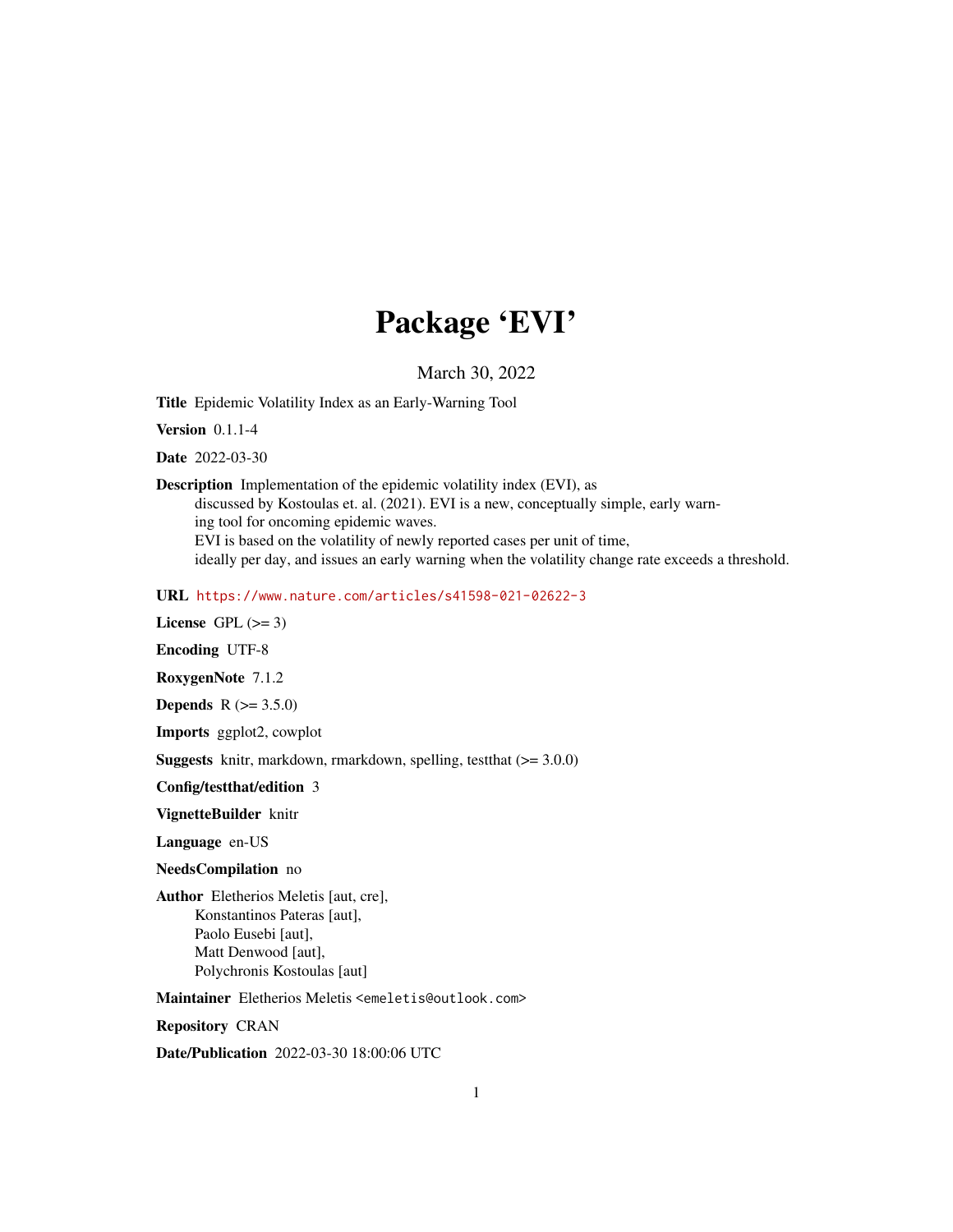# <span id="page-1-0"></span>R topics documented:

| Index |  |  |  |  |  |  |  |  |  |  |  |  |  |  |  |  |  |  |  |  | 13 |
|-------|--|--|--|--|--|--|--|--|--|--|--|--|--|--|--|--|--|--|--|--|----|

deviant *This function produces the Epidemic Volatility Index based output data*

# Description

This is the main function of the [EVI-package](#page-0-0) that you should use to analyze a time series of observed cases per unit of time (ideally per day).

# Usage

deviant(new\_cases, cum = FALSE,  $r_{-}a = 7$ ,  $r = 0.2$ , lag\_max = 30)

# Arguments

| new_cases | the time series of the newly observed cases per unit of time (ideally per day).                                                                                                                                                                                                                                                                                                                                                                          |
|-----------|----------------------------------------------------------------------------------------------------------------------------------------------------------------------------------------------------------------------------------------------------------------------------------------------------------------------------------------------------------------------------------------------------------------------------------------------------------|
| cum       | TRUE or FALSE; TRUE if the time series is recorded as the cumulative number<br>of the reported cases and FALSE (the default) if newly reported cases per unit<br>of time are recorded.                                                                                                                                                                                                                                                                   |
| $r_a$     | The window size for the moving average that will be analyzed. If set to 1 the<br>actual observations are analyzed. However, due to the variability of the reported<br>cases between working days and weekends it is recommended that the 7-day<br>moving average is analyzed (i.e. $r_a = 7$ ), which is the default for this argument.<br>Users could prefer a longer interval of 14 days or one month (i.e., $r_a = 14$ or 30,<br>respectively).       |
| r         | Definition for the minimum difference in the mean number of cases, one week<br>before and after each time point that, if present, should be detected. This is the<br>case definition and the default is 0.2 (with $0 \le r \le 1$ ). A value of r=0.2 means<br>that we have a case when the mean number of the newly observed cases in the<br>next 7 days is at least 20% higher than the mean number of the newly observed<br>cases in the past 7 days. |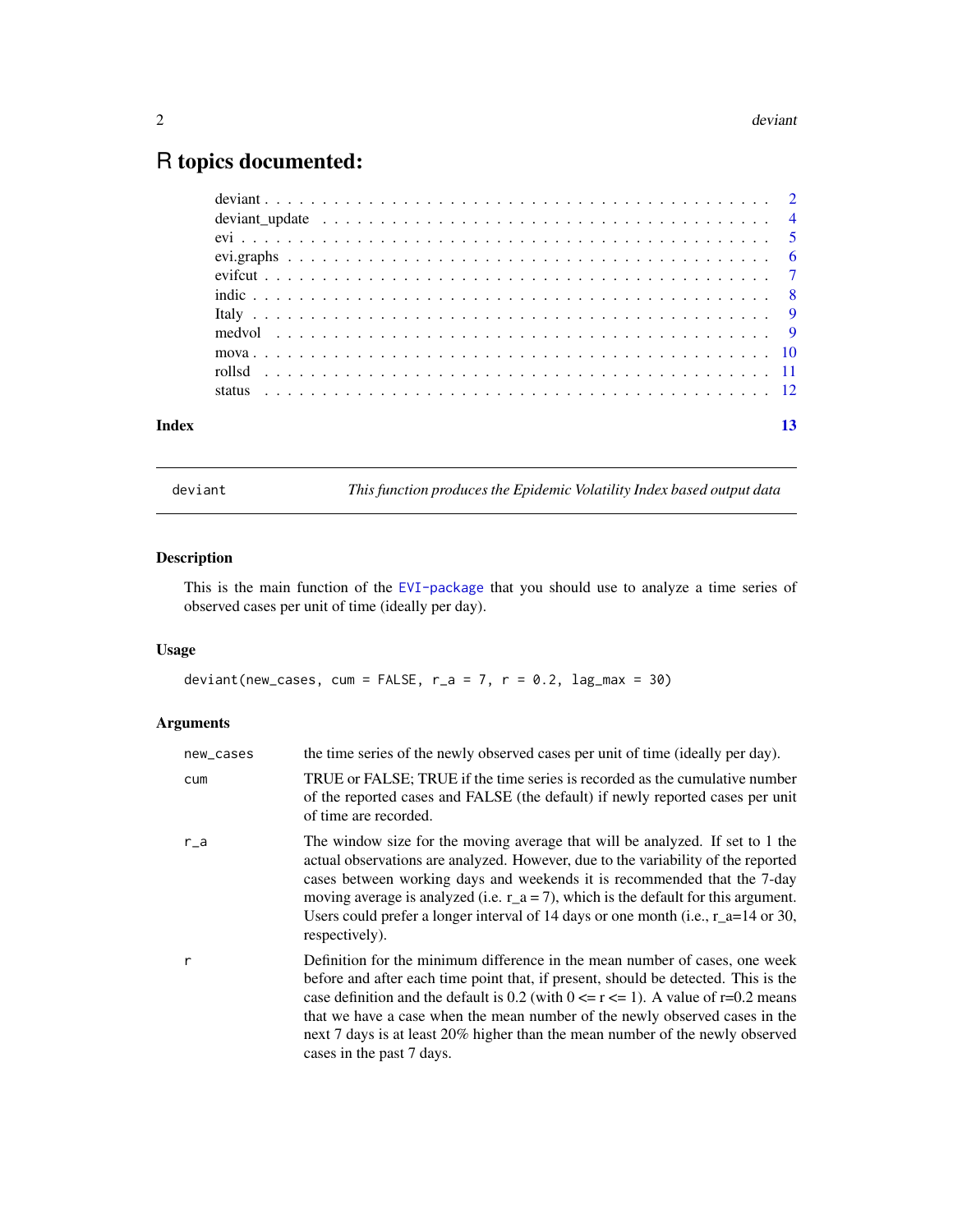#### deviant 3

lag\_max Integer. Restriction of the maximum window size for the rolling window size. The default is set to one month (lag\_max=30) to prevent excess volatility of past epidemic waves from affecting the most recent volatility estimates and the ability of EVI to warn for upcoming waves that may be smaller and of lower volatility than previous ones.

# Details

For each time point the stored variables are:

# Value

- Dates: the date for each time point (with origin 01-01-1970).
- Days: the serial number for each time point.
- EVI: the estimated EVI for each time point.
- Cases: the rolling average of the newly observed cases for each time point. A 7-day rolling average is calculated by default (i.e., r\_a=7). The user has the option to change this by modifying r\_a.
- Index: takes values 1 or 0 for the issuance of an early warning or not, respectively.
- ppv: the positive predictive value for each time point.
- npv: the negative predictive value for each time point.
- lag\_all: the selected rolling window size for EVI calculation for each time point.
- c\_all: the selected cut-off for issuing an early warning for each time point.
- se\_all: the sensitivity (Se) of EVI up to this time point.
- sp\_all: the specificity (Sp) of EVI up to this time point.

# References

Kostoulas, P., Meletis, E., Pateras, K. et al. The epidemic volatility index, a novel early warning tool for identifying new waves in an epidemic. Sci Rep 11, 23775 (2021). doi: [10.1038/s41598021-](https://doi.org/10.1038/s41598-021-02622-3) [026223](https://doi.org/10.1038/s41598-021-02622-3)

# Examples

```
## Not run:
  # Epidemic Volatility Index (EVI) Explained:
 vignette('EVI', package='EVI')
```
# For information on how to cite EVI: citation('EVI')

## End(Not run)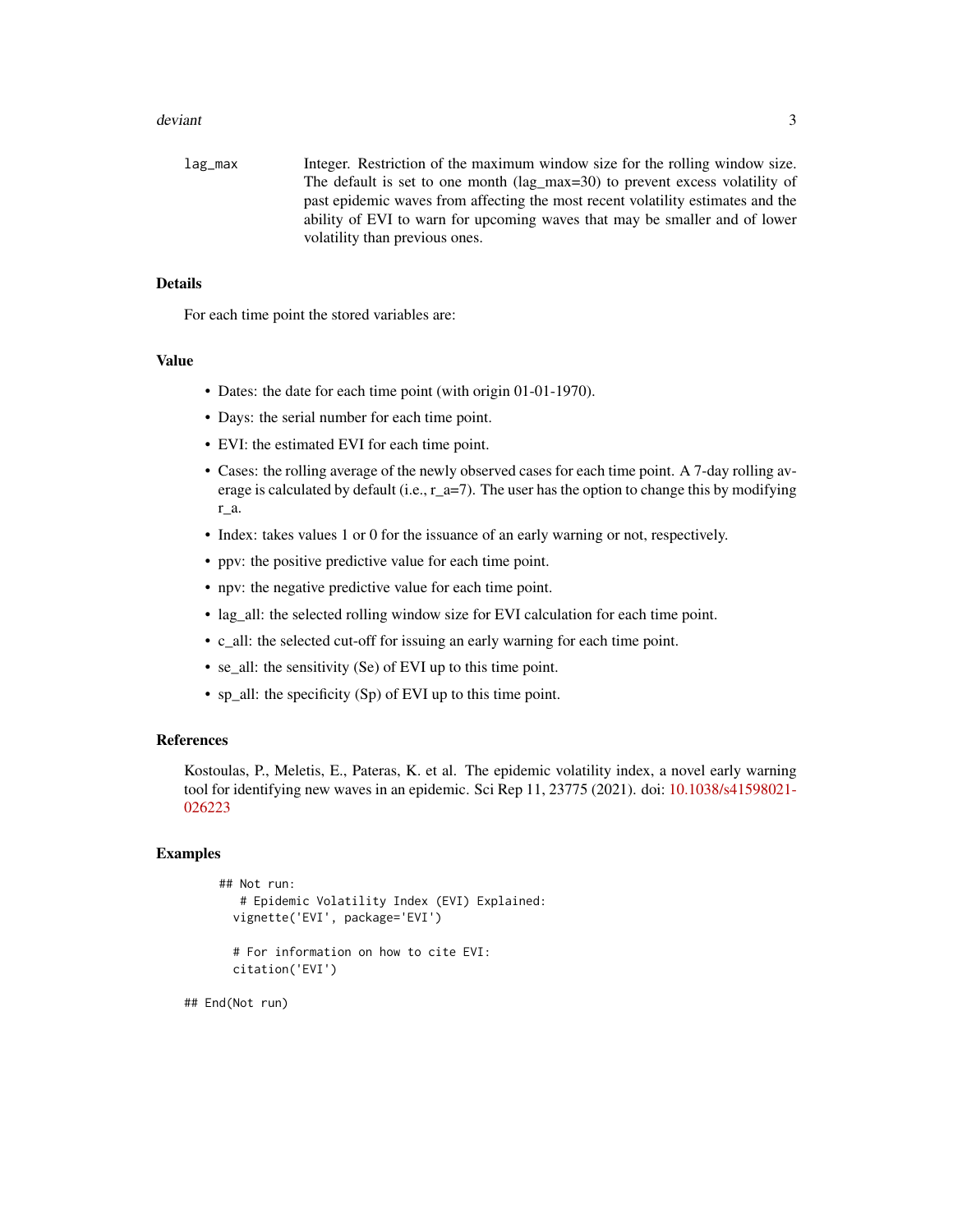This function is used after first running the deviant function. Once the [deviant\(\)](#page-0-0) function has been used to analyze the already observed time series, the deviant\_update() function is used to obtain the EVI output and issue early warnings for the new cases that are recorded.

#### Usage

```
deviant_update(new_cases, cum = FALSE, r_a = 7, r = 0.2, lag_max = 30)
```
# Arguments

| new_cases | the time series of the newly observed cases per unit of time (ideally per day).                                                                                                                                                                                                                                                                                                                                                                          |
|-----------|----------------------------------------------------------------------------------------------------------------------------------------------------------------------------------------------------------------------------------------------------------------------------------------------------------------------------------------------------------------------------------------------------------------------------------------------------------|
| cum       | TRUE if the time series is recorded as the cumulative number of the reported<br>cases and FALSE (the default) if newly reported cases per unit of time are<br>recorded.                                                                                                                                                                                                                                                                                  |
| $r_a$     | The window size for the moving average that will be analyzed. If set to 1 the<br>actual observations are analyzed. However, due to the variability of the reported<br>cases between working days and weekends it is recommended that the 7-day<br>moving average is analyzed (i.e. $r_a = 7$ ), which is the default for this argument.<br>Users could prefer a longer interval of 14 days or one month (i.e., $r_a = 14$ or 30,<br>respectively).       |
| r         | Definition for the minimum difference in the mean number of cases, one week<br>before and after each time point that, if present, should be detected. This is the<br>case definition and the default is 0.2 (with $0 \le r \le 1$ ). A value of r=0.2 means<br>that we have a case when the mean number of the newly observed cases in the<br>next 7 days is at least 20% higher than the mean number of the newly observed<br>cases in the past 7 days. |
| lag_max   | Integer. Restriction of the maximum window size for the rolling window size.<br>The default is set to one month $(lag_max=30)$ to prevent excess volatility of<br>past epidemic waves from affecting the most recent volatility estimates and the<br>ability of EVI to warn for upcoming waves that may be smaller and of lower<br>volatility than previous ones.                                                                                        |

# Value

After running the deviant\_update() function the output of the deviant function (EVI\_output) is also updated with a new row of data for each newly observed time point.

# References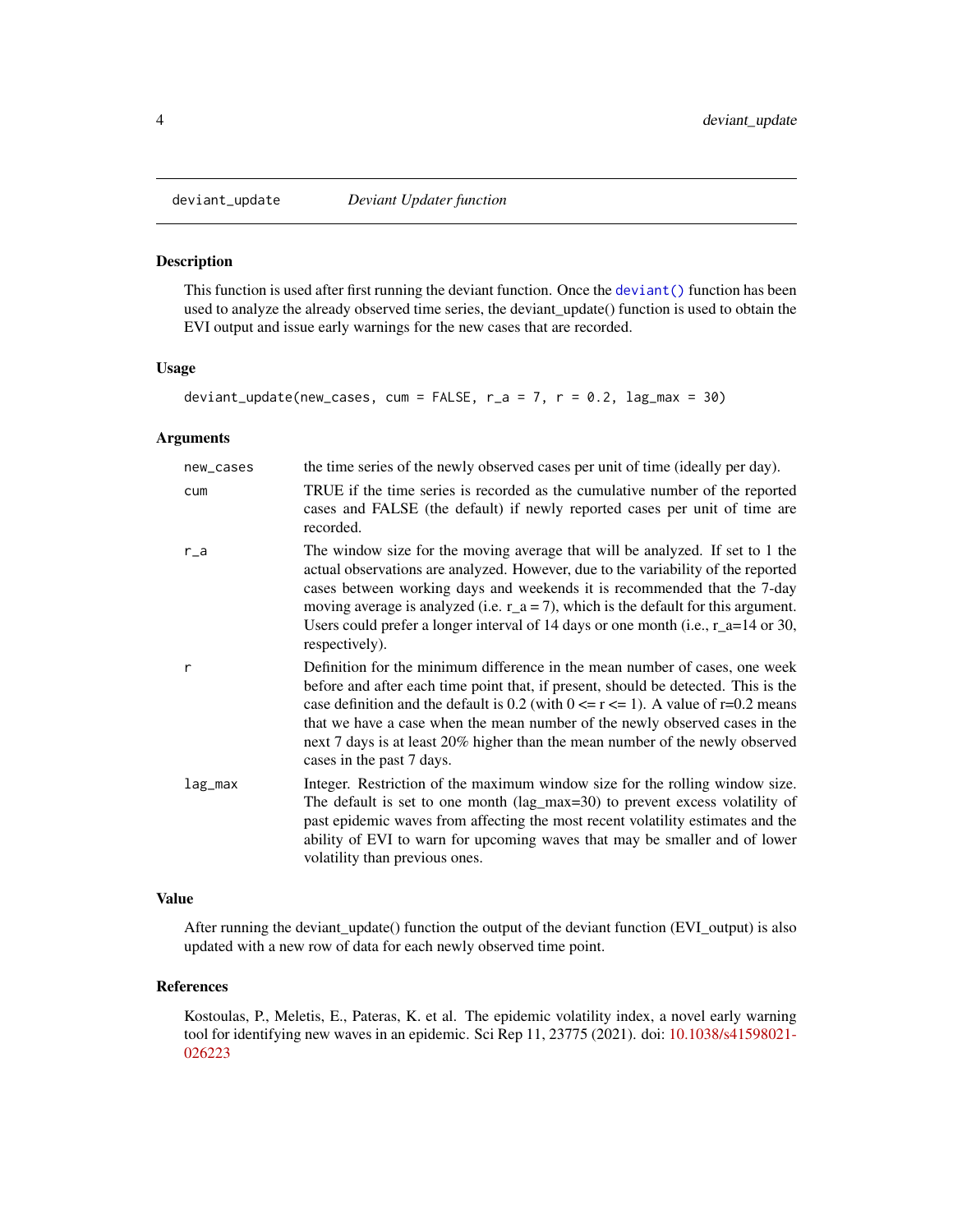# Examples

```
## Not run:
  # Epidemic Volatility Index (EVI) Explained:
 vignette('EVI', package='EVI')
 # For information on how to cite EVI:
 citation('EVI')
```
## End(Not run)

# evi *Calculation of the Epidemic Volatility Index*

# Description

Calculates the relative change in the standard deviation between two consecutive rolling windows.

# Usage

evi(rollsd)

# Arguments

rollsd numeric vector - returned and stored as roll from the rollsd() function.

# Value

Returns a vector of the relative changes in the standard deviation between two consecutive rolling windows for a time series.

# References

Kostoulas, P., Meletis, E., Pateras, K. et al. The epidemic volatility index, a novel early warning tool for identifying new waves in an epidemic. Sci Rep 11, 23775 (2021). doi: [10.1038/s41598021-](https://doi.org/10.1038/s41598-021-02622-3) [026223](https://doi.org/10.1038/s41598-021-02622-3)

# Examples

```
data("Italy")
cases = mova(cases = Italy$Cases)
roll = rollsd(cases = cases)
ev = evi(rollsd = roll)
```
<span id="page-4-0"></span>evi 5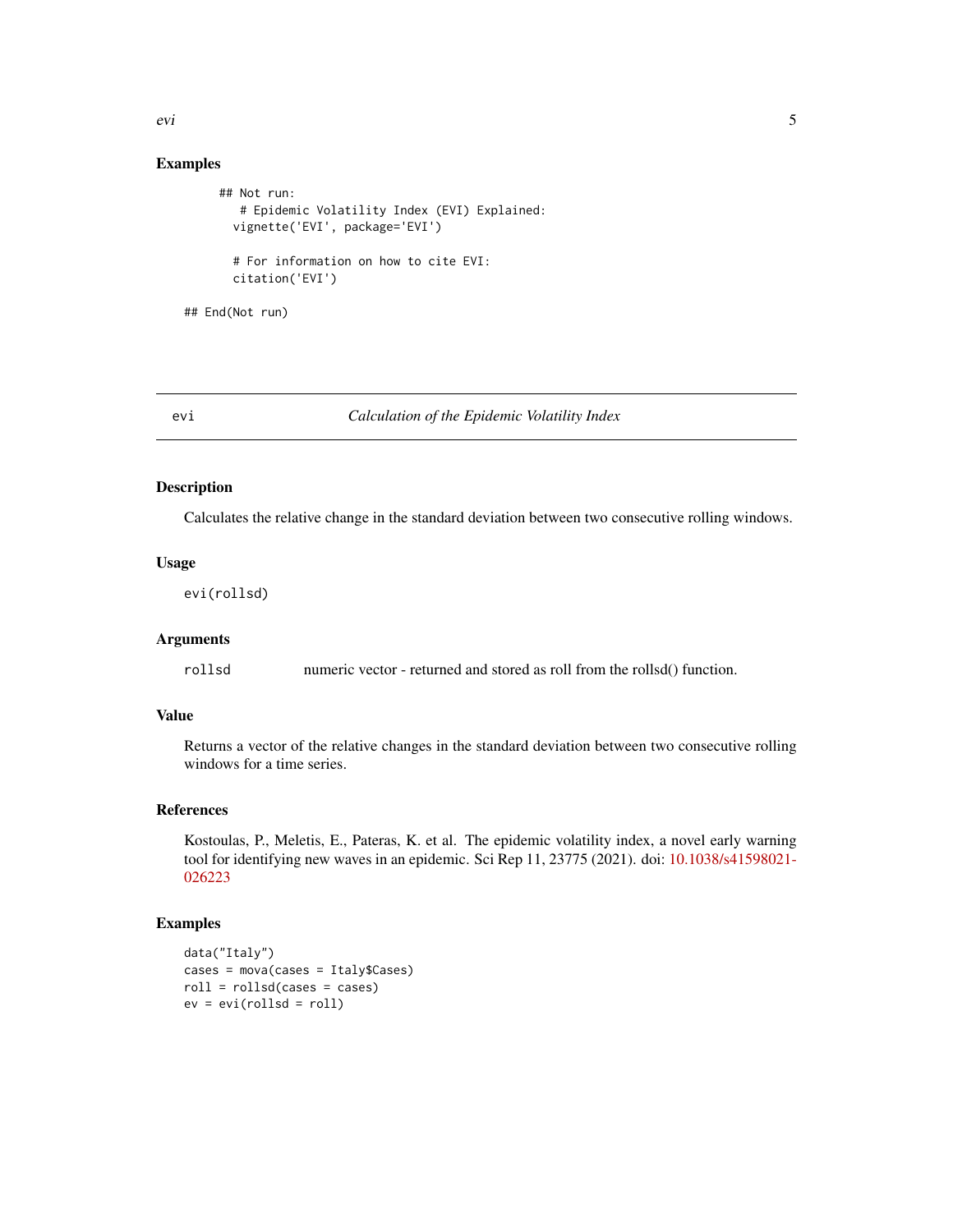<span id="page-5-0"></span>

This function produces plots of the time series data with the EVI predictions.

#### Usage

```
evi.graphs(EVI_output, graph = c("EVI"), ln = TRUE, type = "p")
```
#### Arguments

| EVI_output | output of the deviant () function                                                                                                                                                                                                                                                                                                                                                                                                                                                                                                                                                                                                                 |
|------------|---------------------------------------------------------------------------------------------------------------------------------------------------------------------------------------------------------------------------------------------------------------------------------------------------------------------------------------------------------------------------------------------------------------------------------------------------------------------------------------------------------------------------------------------------------------------------------------------------------------------------------------------------|
| graph      | Type of graph to be plotted. Options: "EVI", "PPV", "NPV". "EVI" (the default)<br>is giving a plot of the confirmed cases, with red dots corresponding to time points<br>that an early warning was issued and grey dots corresponding to time points<br>without an early warning indication. "PPV" is giving a plot of the confirmed<br>cases with colored dots corresponding to time points with an early warning.<br>Color intensity is increasing with higher PPV. "NPV" is giving a plot of the<br>confirmed cases with colored dots corresponding to time points without an early<br>warning. Color intensity is increasing with higher NPV. |
| ln         | TRUE or FALSE; If TRUE (the default) the output of the graph will be presented<br>on the logarithmic scale. IF FALSE the output data will be presented on the<br>original scale.                                                                                                                                                                                                                                                                                                                                                                                                                                                                  |
| type       | By default, points are plotted on EVI graphs. In cases where, changes are very<br>sudden or data sparsely available, type="1" introduces lines on top of points for<br>the "EVI" type of graph.                                                                                                                                                                                                                                                                                                                                                                                                                                                   |

# Value

Three types of plots are generated: (i) A plot of the confirmed cases with red dots corresponding to time points that an early warning was issued and grey dots corresponding to time points without an early warning indication. (ii) A plot of the confirmed cases with colored dots corresponding to time points with an early warning. Color intensity is increasing with higher positive predictive value (PPV). (iii) A plot of the confirmed cases with colored dots corresponding to time points without an early warning. Color intensity is increasing with higher negative predictive value (NPV).

An EVI\_output is required as input, derived from the [deviant\(\)](#page-0-0) function.

#### References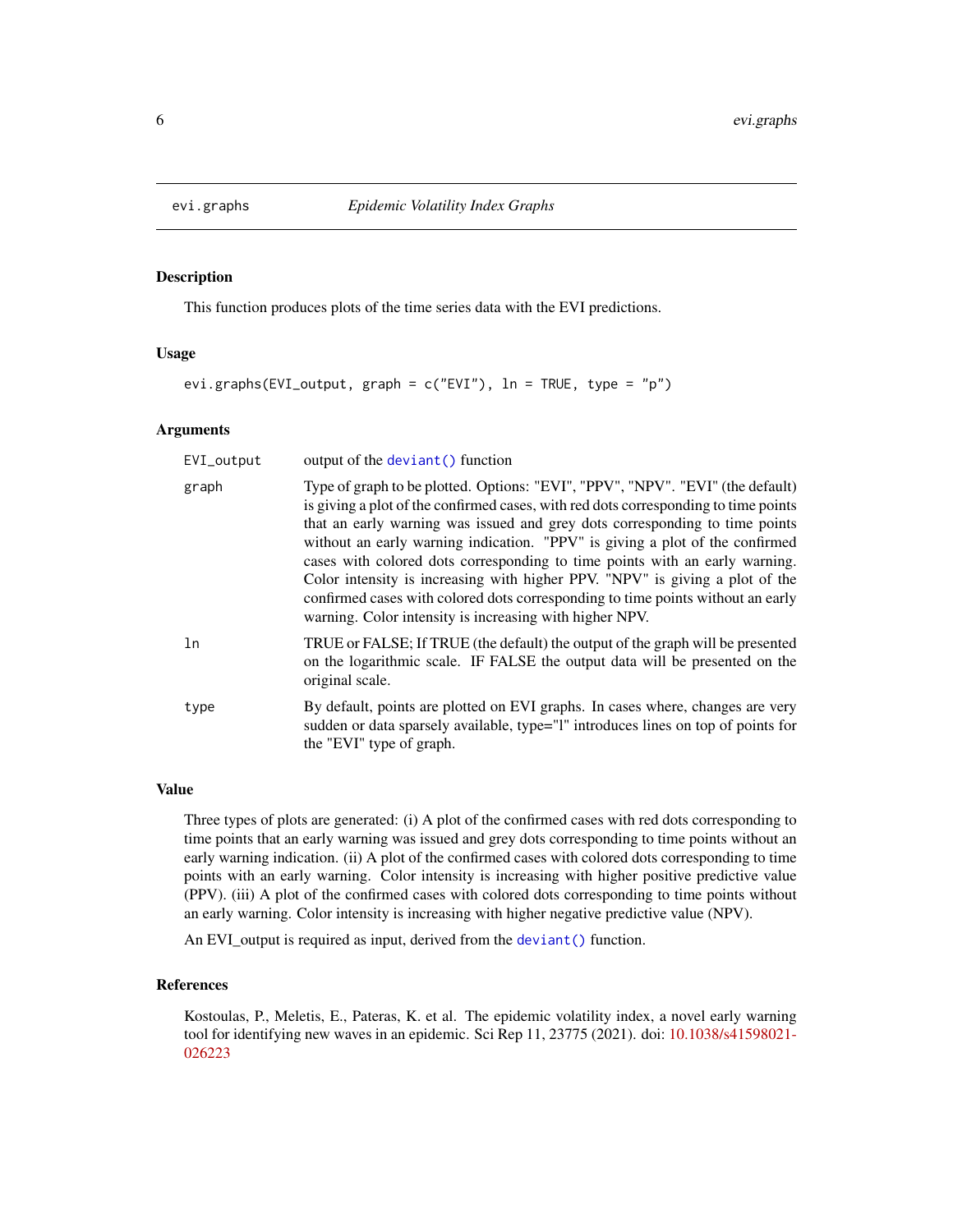#### <span id="page-6-0"></span>evifcut 7 and 2008 and 2008 and 2008 and 2008 and 2008 and 2008 and 2008 and 2008 and 2008 and 2008 and 2008 and 2008 and 2008 and 2008 and 2008 and 2008 and 2008 and 2008 and 2008 and 2008 and 2008 and 2008 and 2008 and 2

# Examples

```
## Not run:
  # Epidemic Volatility Index (EVI) Explained:
 vignette('EVI', package='EVI')
 # For information on how to cite EVI:
 citation('EVI')
```
## End(Not run)

| evifcut | Sensitivity-Specificity estimation for each cut-off value and rolling |  |  |  |
|---------|-----------------------------------------------------------------------|--|--|--|
|         | window size                                                           |  |  |  |

# Description

This function calculates the sensitivity and the specificity for each cut-off value and rolling window size.

# Usage

evifcut(evi, cases, cut, r)

#### Arguments

| evi          | numeric vector - object (obtained from the evi function and stored as ev) that<br>corresponds to the relative change in the standard deviation.                                                                                                                                                                                                                                                                                                          |
|--------------|----------------------------------------------------------------------------------------------------------------------------------------------------------------------------------------------------------------------------------------------------------------------------------------------------------------------------------------------------------------------------------------------------------------------------------------------------------|
| cases        | numeric vector with the number of new cases per unit of time (i.e., daily).                                                                                                                                                                                                                                                                                                                                                                              |
| cut          | threshold value ( $0 \le c \le 0.5$ ) for issuing an early warning. If evi $>= c$ , an early<br>warning is issued and otherwise is not.                                                                                                                                                                                                                                                                                                                  |
| $\mathsf{r}$ | Definition for the minimum difference in the mean number of cases, one week<br>before and after each time point that, if present, should be detected. This is the<br>case definition and the default is 0.2 (with $0 \le r \le 1$ ). A value of r=0.2 means<br>that we have a case when the mean number of the newly observed cases in the<br>next 7 days is at least 20% higher than the mean number of the newly observed<br>cases in the past 7 days. |

# Value

Returns a list of the estimated Sensitivity, Specificity, apparent and true prevalence for each cut-off value and rolling window size

# References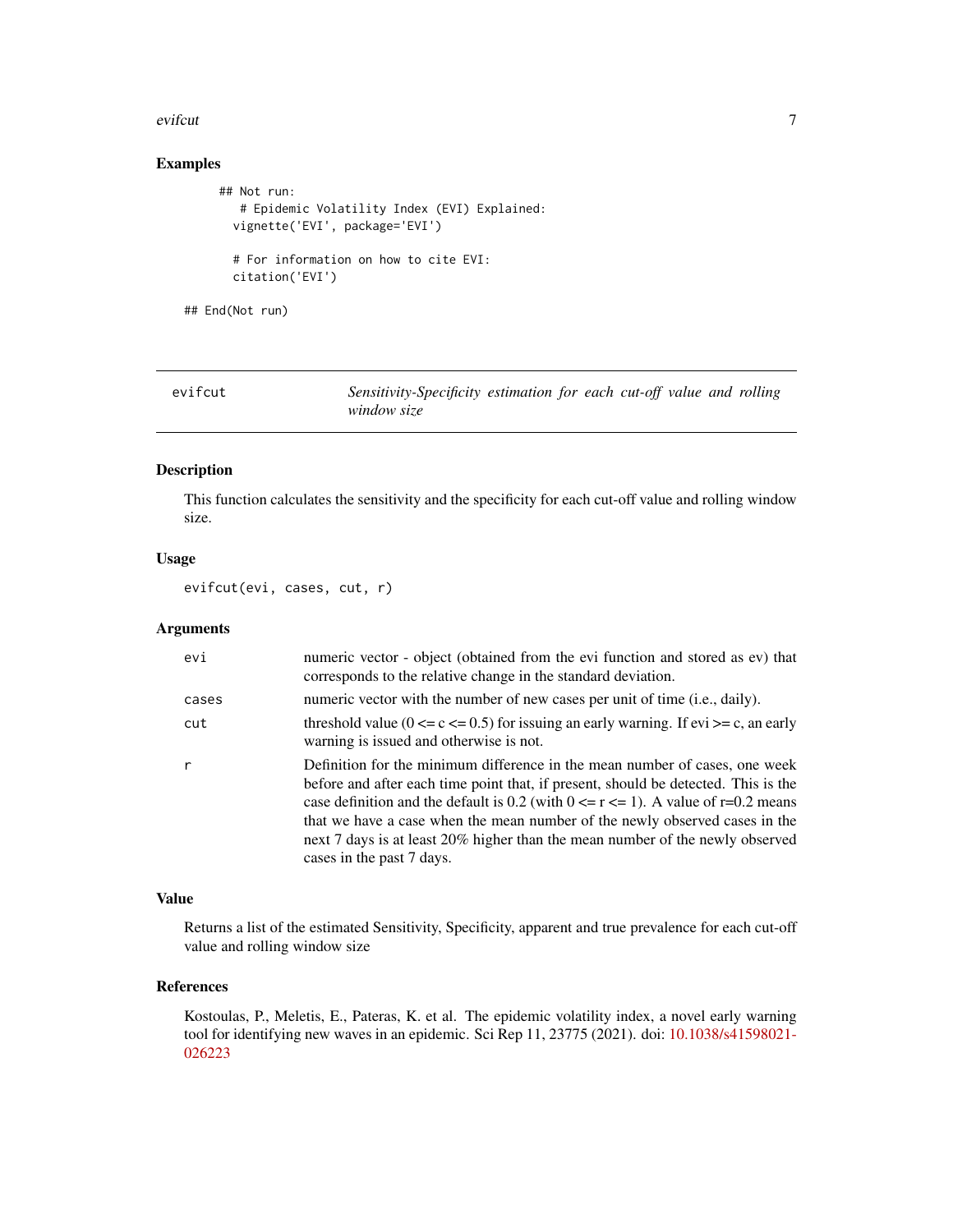#### Examples

```
data("Italy")
cases = mova(cases = Italy$Cases)
roll = rollsd(cases = cases)ev = evi(rollsd = roll)evifcut(evi = ev, cases = cases, cut = 0.01, r = 0.2)
```
# indic *Issue of an Early Warning*

#### Description

This function produces the early warning signal (Index).

# Usage

indic(evi, cut, cases)

# Arguments

| evi   | numeric vector - object (obtained from the evi function and stored as ev) that<br>corresponds to the relative change in the standard deviation. |
|-------|-------------------------------------------------------------------------------------------------------------------------------------------------|
| cut   | threshold value ( $0 \leq c \leq 0.5$ ) for issuing an early warning. If evi $\geq c$ an early<br>warning is issued and otherwise is not.       |
| cases | numeric vector with the number of new cases per unit of time (i.e., daily).                                                                     |

# Value

A vector of 0s and 1s is produced, where a 1 (Index  $= 1$ ) is recorded when an early warning is issued and a  $0$  (Index = 0) when an early warning is not issued.

# References

Kostoulas, P., Meletis, E., Pateras, K. et al. The epidemic volatility index, a novel early warning tool for identifying new waves in an epidemic. Sci Rep 11, 23775 (2021). doi: [10.1038/s41598021-](https://doi.org/10.1038/s41598-021-02622-3) [026223](https://doi.org/10.1038/s41598-021-02622-3)

# Examples

```
data("Italy")
cases = mova(cases = Italy$Cases, r_a = 7)
roll = rollsd(cases = cases, lag_t = 7)ev = evi(rollsd = roll)ind=indic(evi = ev, cut = 0.01, cases = cases)
```
<span id="page-7-0"></span>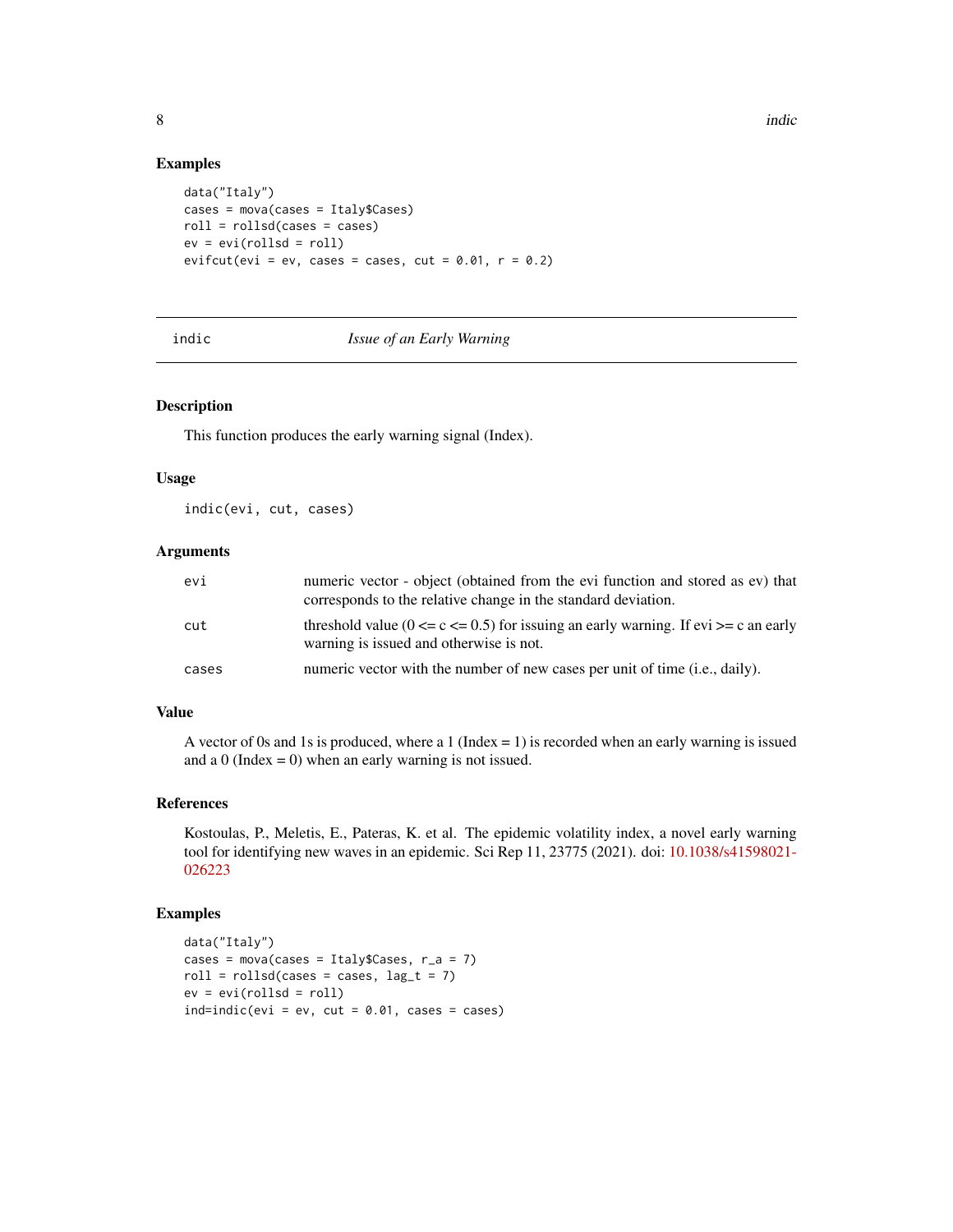<span id="page-8-0"></span>

A data frame containing the number of cases for the first 149 days of the COVID-19 pandemic in Italy.

### Usage

data(Italy)

# Format

A data frame with 149 rows and 3 variables:

Date ID of date encoded with origin="01-01-1970".

Cases Number of newly observed cases per day.

Cum\_Cases Cumulative number of newly observed cases per day.

#### Source

COVID-19 Data Repository by the Center for Systems Science and Engineering (CSSE) at Johns Hopkins University. <https://github.com/CSSEGISandData/COVID-19>

# References

Dong E, Du H, Gardner L. An interactive web-based dashboard to track COVID-19 in real time. Lancet Inf Dis. 20(5):533-534. doi: [10.1016/S14733099\(20\)301201](https://doi.org/10.1016/S1473-3099(20)30120-1)

medvol *Standard deviation*

# Description

This function calculates the standard deviation of a vector.

# Usage

medvol(x)

#### Arguments

x numeric vector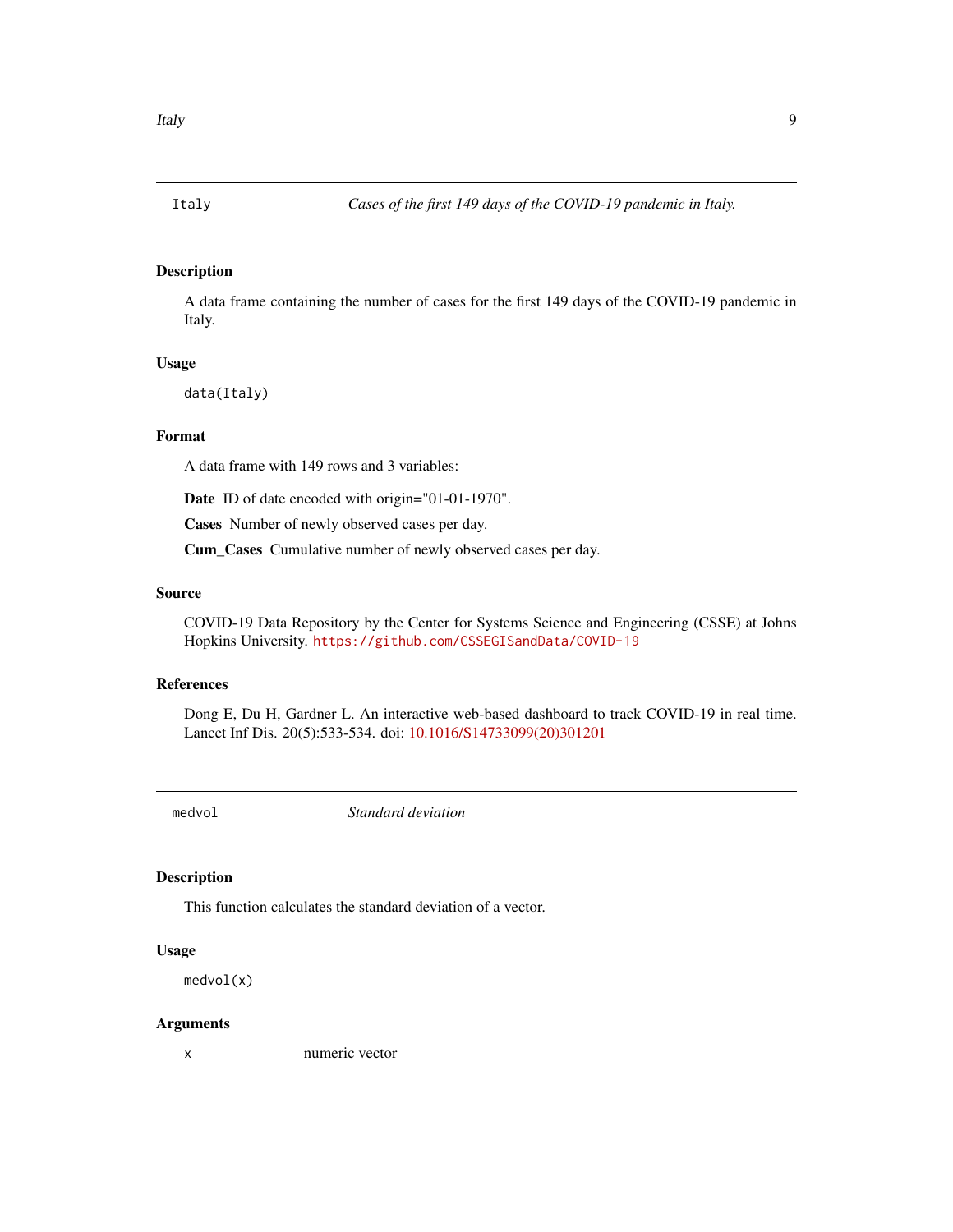# <span id="page-9-0"></span>Value

Returns the standard deviation of a vector.

# References

Kostoulas, P., Meletis, E., Pateras, K. et al. The epidemic volatility index, a novel early warning tool for identifying new waves in an epidemic. Sci Rep 11, 23775 (2021). doi: [10.1038/s41598021-](https://doi.org/10.1038/s41598-021-02622-3) [026223](https://doi.org/10.1038/s41598-021-02622-3)

# Examples

 $x = c(2, 2, 1, 4, 9, 10, 23, 10, 9, 10, 14, 12, 10)$ medvol(x)

mova *Moving Average*

# Description

This function calculates the moving average of a time series.

# Usage

mova(cases,  $r_a = 7$ )

# Arguments

| cases | the time series of the newly observed cases per unit of time (ideally per day).                                                                                                                                                                                                                                                                                                                                                                   |
|-------|---------------------------------------------------------------------------------------------------------------------------------------------------------------------------------------------------------------------------------------------------------------------------------------------------------------------------------------------------------------------------------------------------------------------------------------------------|
| r a   | The window size for the moving average that will be analyzed. If set to 1 the<br>actual observations are analyzed. However, due to the variability of the reported<br>cases between working days and weekends it is recommended that the 7-day<br>moving average is analyzed (i.e. $r_a = 7$ ), which is the default for this argument.<br>Users could prefer a longer interval of 14 days or one month (i.e., $r = -14$ or 30,<br>respectively). |

#### Value

Returns as a vector the moving average for a time series.

# References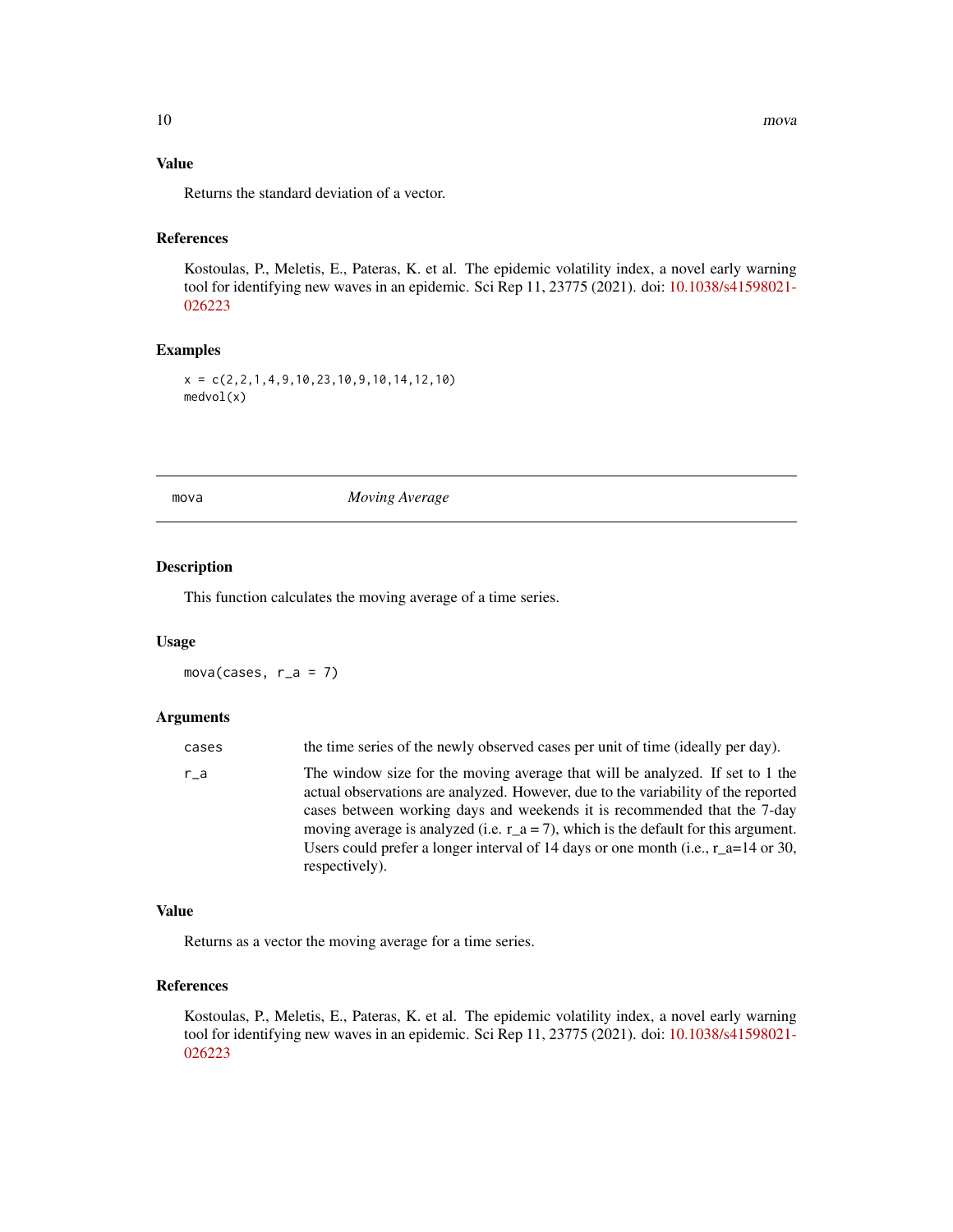#### <span id="page-10-0"></span>rollsd the control of the control of the control of the control of the control of the control of the control of the control of the control of the control of the control of the control of the control of the control of the c

# Examples

```
data("Italy")
mova(cases = Italy$Cases, r_a = 7)
mova(cases = Italy$Cases, r_a = 14)
```
# rollsd *Rolling standard deviation*

# Description

This function computes the rolling standard deviation for a time series.

# Usage

rollsd(cases,  $lag_t = 7$ )

# Arguments

| cases | the time series of the newly observed cases per unit of time (ideally per day).   |
|-------|-----------------------------------------------------------------------------------|
| lag_t | integer - the size of the rolling window for which the rolling standard deviation |
|       | is calculated (minimum/default value $= 7$ , maximum recommended value $= 30$ ).  |

# Value

Returns a vector with the estimated rolling standard deviation for a time series.

#### References

Kostoulas, P., Meletis, E., Pateras, K. et al. The epidemic volatility index, a novel early warning tool for identifying new waves in an epidemic. Sci Rep 11, 23775 (2021). doi: [10.1038/s41598021-](https://doi.org/10.1038/s41598-021-02622-3) [026223](https://doi.org/10.1038/s41598-021-02622-3)

# Examples

```
data("Italy")
cases = mova(cases=Italy$Cases, r_a = 7)
roll = rollsd(cases = cases, lag_t = 7)
```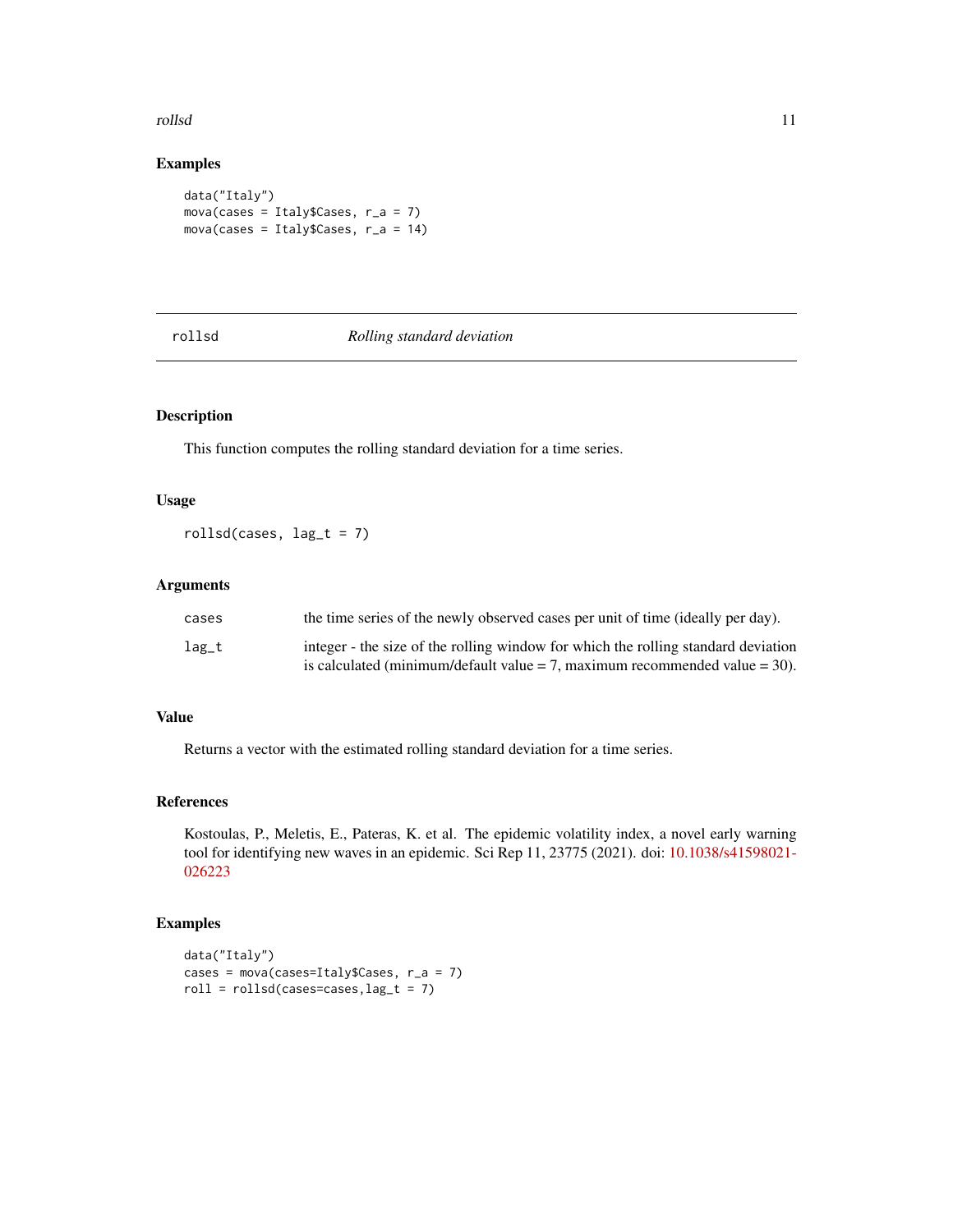<span id="page-11-0"></span>

This function defines the true status based on the case definition.

# Usage

status(cases, r)

#### Arguments

cases the time series of the newly observed cases per unit of time (ideally per day).

r Definition for the minimum difference in the mean number of cases, one week before and after each time point that, if present, should be detected. This is the case definition and the default is 0.2 (with  $0 \le r \le 1$ ). A value of r=0.2 means that we have a case when the mean number of the newly observed cases in the next 7 days is at least 20% higher than the mean number of the newly observed cases in the past 7 days.

# Value

A vector of 0s and 1s is produced. Status  $= 1$  is when the expected rise in the number of cases occurs and Status = 0 when the expected rise in the number of cases does not occur.

#### References

Kostoulas, P., Meletis, E., Pateras, K. et al. The epidemic volatility index, a novel early warning tool for identifying new waves in an epidemic. Sci Rep 11, 23775 (2021). doi: [10.1038/s41598021-](https://doi.org/10.1038/s41598-021-02622-3) [026223](https://doi.org/10.1038/s41598-021-02622-3)

#### Examples

```
data("Italy")
cases = mova(cases=Italy$Cases)
status = status(cases=cases, r=0.2)
```